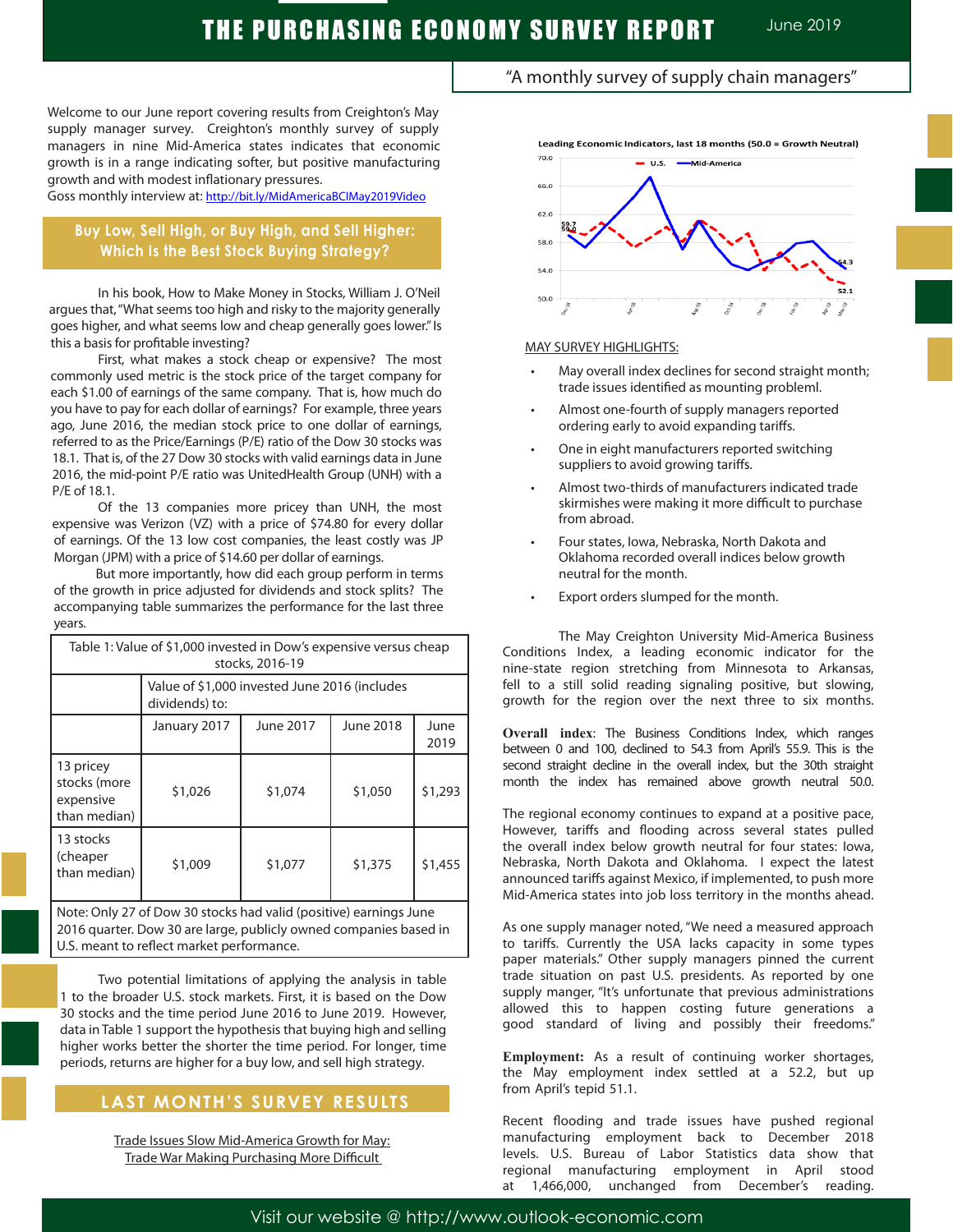**Wholesale Prices**: The wholesale inflation gauge for the month indicated modest inflationary pressures for the month with a wholesale price index of 62.8, down from 67.5 in April. I expect tariffs and flood impacts to put a floor under the wholesale inflation index in the months ahead.

**Confidence**: Looking ahead six months, economic optimism, as captured by the May Business Confidence Index, slumped to 54.5 from April's 62.2. However, I expect business confidence to depend heavily on trade talks with China and Mexico in the weeks and months ahead.

**Inventories**: Companies contracted inventories of raw materials and supplies for the month, with the May inventory index falling to 48.8 from 53.5 in April. Almost one-fourth, or 24.4 percent, of supply managers reported ordering early to avoid expanding tariffs. .

"A significant boost in inventories for the first quarter was the prime factor pushing the U.S. GDP growth to 3.1 percent. I expect sinking inventories to weigh on both regional and U.S. growth for the second quarter 2019," said Goss.

**Trade:** The regional trade numbers for May were mixed with export orders falling and imports unchanged. The new export orders index sank to 48.5 from April's 53.9, and the import index was unchanged from April's 57.0.

More than one in eight manufacturers, or 13.3 percent, reported switching suppliers to avoid tariffs. Furthermore, almost twothirds of manufacturers, or 62.2 percent, indicated that trade skirmishes were making it more difficult to purchase from abroad.

**Other survey components**: Components of the May Business Conditions Index were new orders at 58.2, down from April's 62.2; the production or sales index at 57.9 was down from April's 58.4; and speed of deliveries of raw materials and supplies index at 54.4 was unchanged from last month's reading.

The Creighton Economic Forecasting Group has conducted the monthly survey of supply managers in nine states since 1994 to produce leading economic indicators of the Mid-America economy. States included in the survey are Arkansas, Iowa, Kansas, Minnesota, Missouri, Nebraska, North Dakota, Oklahoma and South Dakota.

The forecasting group's overall index, referred to as the Business Conditions Index, ranges between 0 and 100. An index greater than 50 indicates an expansionary economy over the course of the next three to six months. The Business Conditions Index is a mathematical average of indices for new orders, production or sales, employment, inventories and delivery lead time. This is the same methodology, used since 1931 by the **Institute for Supply Management**, formerly the National Association of Purchasing Management.

## **MID-AMERICA STATES**

### ARKANSAS

The May Business Conditions Index for Arkansas declined to 55.9 from April's 57.7 Components of the index from the monthly survey of supply managers were new orders at 61.2, production or sales at 57.8, delivery lead time at 57.9, inventories at 47.8, and employment at 54.9. Arkansas manufacturers are expanding the average work week hours as well as hiring. Construction activity remains strong.

"A monthly survey of supply chain managers"

Nondurable goods producers are adding jobs at a solid pace.

### IOWA

For a second straight month, Iowa's overall Business Conditions Index fell below growth neutral. The overall index for May sank to 47.0 from April's 48.9. Components of the overall index from the monthly survey of supply managers were new orders at 49.9, production or sales at 47.3, delivery lead time at 43.3, employment at 47.3, and inventories at 44.3. Flooding, especially in Western Iowa, stymied manufacturing activity in the state for the month. Large portions of I-29 in Iowa have been closed contributing to the May slowdown.

#### **KANSAS**

The Kansas Business Conditions Index for May improved to 55.9 from 48.3 in April. Components of the leading economic indicator from the monthly survey of supply managers were new orders at 60.2, production or sales at 60.6, delivery lead time at 55.4, employment at 53.2, and inventories at 50.2. Durable goods manufacturers, including transportation equipment producers, reported solid gains for the month. Nondurable goods producers, including food processors, also indicated business gains for the month.

#### **MINNESOTA**

The May Business Conditions Index for Minnesota expanded to 55.0 from 54.5 in April. Components of the overall May index from the monthly survey of supply managers were new orders at 57.6, production or sales at 55.9, delivery lead time at 57.9, inventories at 51.1, and employment at 52.3. Durable goods manufacturing, including medical equipment producers, experienced positive gains for the month, while nondurable goods producers, excluding food processors, detail advances for the month.

#### MISSOURI

The May Business Conditions Index for Missouri slipped to 57.1 from April's 57.6. Components of the overall index from the survey of supply managers were new orders at 59.7, production or sales at 59.3, delivery lead time at 54.9, inventories at 54.3, and employment at 57.4. "Durable goods producers in the state, including metal manufacturers, detailed strong gains for the month. Likewise, nondurable goods producers, including foods processors, reported healthy expansions for the month.

#### **NEBRASKA**

For the first time since December, Nebraska's Business Conditions Index has moved below the growth neutral threshold of 50.0. The state's overall index fell in May to 48.9 from April's 53.8. Components of the index from the monthly survey of supply managers were new orders at 53.9, production or sales at 52.5, delivery lead time at 47.9, inventories at 43.4, and employment at 46.8. Durable goods producers in the state, including agriculture equipment manufacturers, experienced pullbacks for the month. Food processors and other nondurable goods producers experienced slowdowns for the month.

### NORTH DAKOTA

The May Business Conditions Index for North Dakota sank to 49.0 from 50.6 in April. Components of the overall index were new orders at 52.4, production or sales at 59.2, delivery lead time at 46.2, employment at 45.3, and inventories at 41.9. Pullbacks in economic activity among the state's nondurable goods producers, including food processors, more than offset soft, but positive, gains for durable goods manufacturers in the state.

### **OKLAHOMA**

For a second straight month, Oklahoma's Business Conditions Index fell below growth neutral 50.0. The overall index from

Follow daily comments at www.twitter.com/erniegoss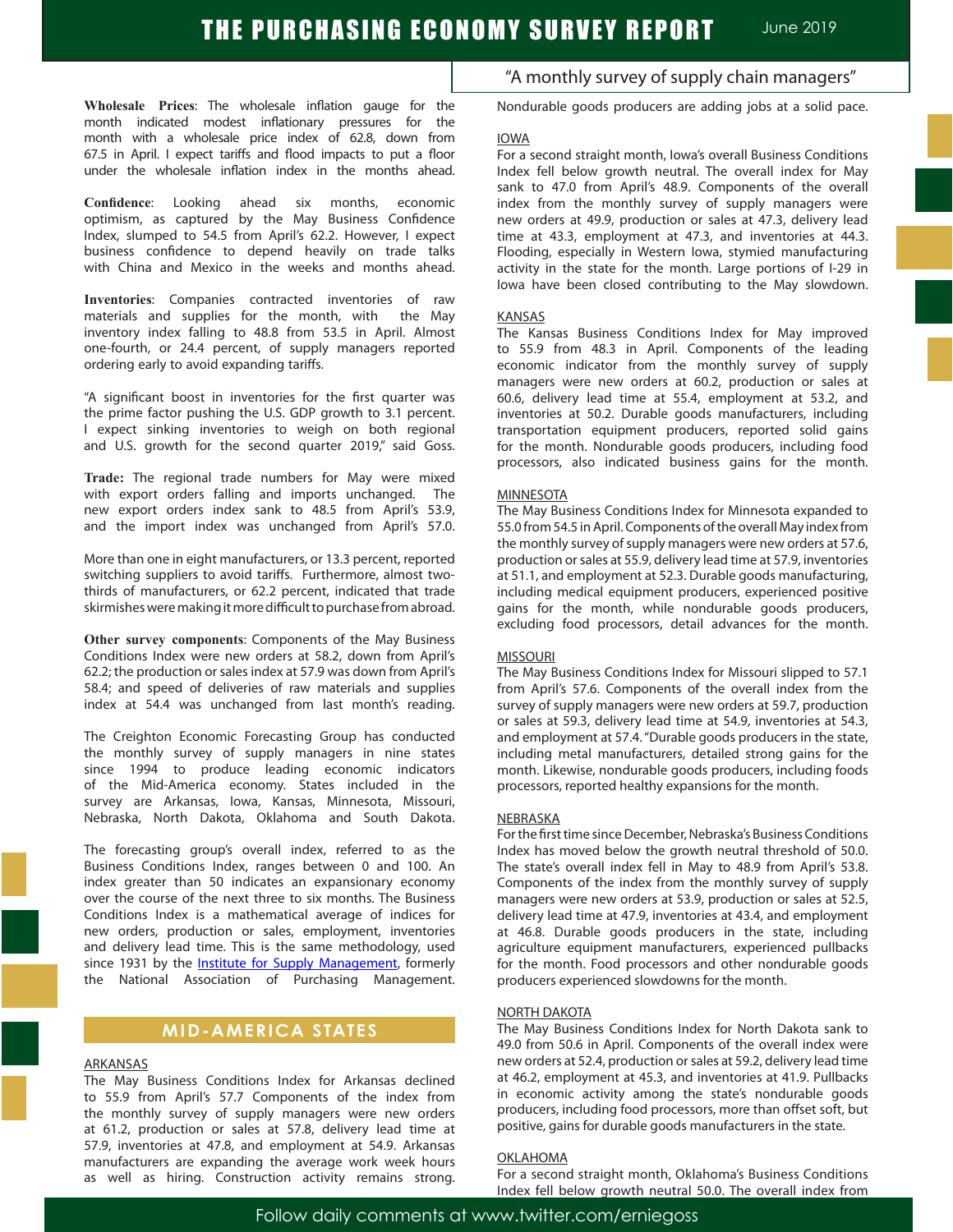a monthly survey of supply managers for May rose slightly to a weak 48.9 from 48.6 in April. Components of the overall May index were new orders at 53.8, production or sales at 52.4, delivery lead time at 47.9, inventories at 43.4, and employment at 46.8. Economic losses for the state's durable goods and nondurable goods producers spilled over into other portions of the state's economy for the month.

## SOUTH DAKOTA

The April Business Conditions Index for South Dakota climbed to a regional high of 62.2 from March's 70.8, also a regional high. Components of the overall index from the April survey of supply managers in the state were new orders at 68.7, production or sales at 66.2, delivery lead time at 60.0, inventories at 60.2, and employment at 55.8. Over the last 12 months, the South Dakota economy has added jobs at a 1.7 percent pace, while durable and nondurable goods manufacturers have expanded jobs at a rate of 1.8 percent and 1.1 percent, respectively.

Survey results for May will be released on the first business day, June 3.

# **THE BULLISH NEWS**

- The U.S. trade deficit decreased to \$50.8 billion in April as both exports and imports fell (a warning economic signal).
- The nation's unemployment rate remained at a 50-year low of 3.6%.
- U.S. jobs outnumber job seekers by record amount.



## **THE BEARISH NEWS**

- U.S. employers added only 75,000 jobs in May. This is far below the 223,000 average for 2018.
- Average hourly wages in May rose by 3.1% from one year earlier. Growth has waned.
- National home prices rose 3.7% annually in March, down from 3.9% in February, according to the S&P CoreLogic Case-Shiller home price index. This is the weakest value in 7 years.

## **THE OUTLOOK**

**National Association of Business Economics (NABE). JUNE SUMMARY.** "Despite a number of mixed economic reports, NABE Outlook Survey panelists believe the U.S. economy will continue to expand," said NABE President Kevin Swift, CBE, chief economist, American Chemistry Council. "The consensus forecast calls for real GDP growth to slow from 2.9% in 2018 to 2.6% in 2019, and then to 2.1% in 2020. While the panel has turned slightly more optimistic about the outlook since the previous survey, 60% of panelists still view risks to the outlook as tilted to the downside." "Increased trade protectionism is considered the primary downside risk to growth by a majority of respondents, followed by financial market strains and a global growth slowdown," added Survey Chair Gregory Daco, chief U.S. economist, Oxford Economics. "Recession risks are perceived to be low in the near term, but to rise rapidly in 2020. While a small majority of panelists anticipates the next Fed move will be a rate hike, the median forecast does not reflect

## "A monthly survey of supply chain managers"

any rate increases until the third quarter of 2020, and a majority of panelists believes weakness in the real economy would be the primary factor driving a rate cut."

**Goss (May 2019):** I expect \*\*Annualized GDP growth of 1.9% for Q2, 2019. \*\*Year-over-year increase in U.S. housing prices (Case Shiller) to fall below 3.5% next month (and to continue to drop). \*\*The Federal Reserve to leave short-term interest rates unchange<mark>d</mark> at their June 19 meeting, but to reduce short-term rates by  $\frac{1}{4}$  % (25 basis points) on July 31).

## **KEEP AN EYE ON**

- **Case-Shiller Home Price Index for April.** Released by S&P Corelogic on June 25. Year-over-year price growth below 3.5% will be another bearish signal for the housing market.
- **Jobs numbers for June.** The U.S. Bureau of Labor Statistics (BLS) will release its jobs report for the month of June on July 5. Job gains of less than 50,000 will be a bearish signal for the U.S. economy.
- 10-Year U.S. Treasury bond yield. Currently 2.135% (immediate value at https://finance.yahoo.com). A move and hold below 2.0% is a real warning of rising economic risks and slower economic growth.

## **STATISTIC OF THE MONTH STATISTIC OF THE MONTH**

58,936. According to a January 2019 survey, there are 58,936 homeless people in Los Angeles County. Combined, there are 297 counties in Iowa, Kansas and Nebraska. If the LA homeless all moved to Arthur County in Nebraska, its population ranking would move from 297 to 24.

# **Goss Eggs Recent Dumb Economic Moves)**

California has sunk more than \$400 million into methane digesters to capture cow flatulence in the state. California Governor Newsom wants to spend another \$35 million to bag even more bovine belches and farts. Two biofuel producers, Maas Energy Works and Texas-based California Bioenergy have captured 90% of the subsidies. Maybe they can next capture the methane from the California legislature and governor's office.

## **Supply Manager Careers**

Procurement and Vendor Management Specialist, Transamerica, Cedar Rapids, IA. As an Intermediate Procurement & Vendor Management Specialist you will partner closely with the business, and deliver high-value, Professional Services Consulting vendor evaluation/identification/selection. If your experience includes technology services as well, that will be a bonus. What you will Do: • Using your experience and skills in INDIRECT SOURCING FOR PROFESSIONAL SERVICES/CONSULTANTS, you will provide consultation and subject matter expertise to the key business stakeholders, as you research, identify and recommend the appropriate category strategies for various procurement projects that you will manage in a growing wealth management firm. • You will gain a deep understanding of your stakeholders needs, and provide guidance and

Visit our website @ http://www.outlook-economic.com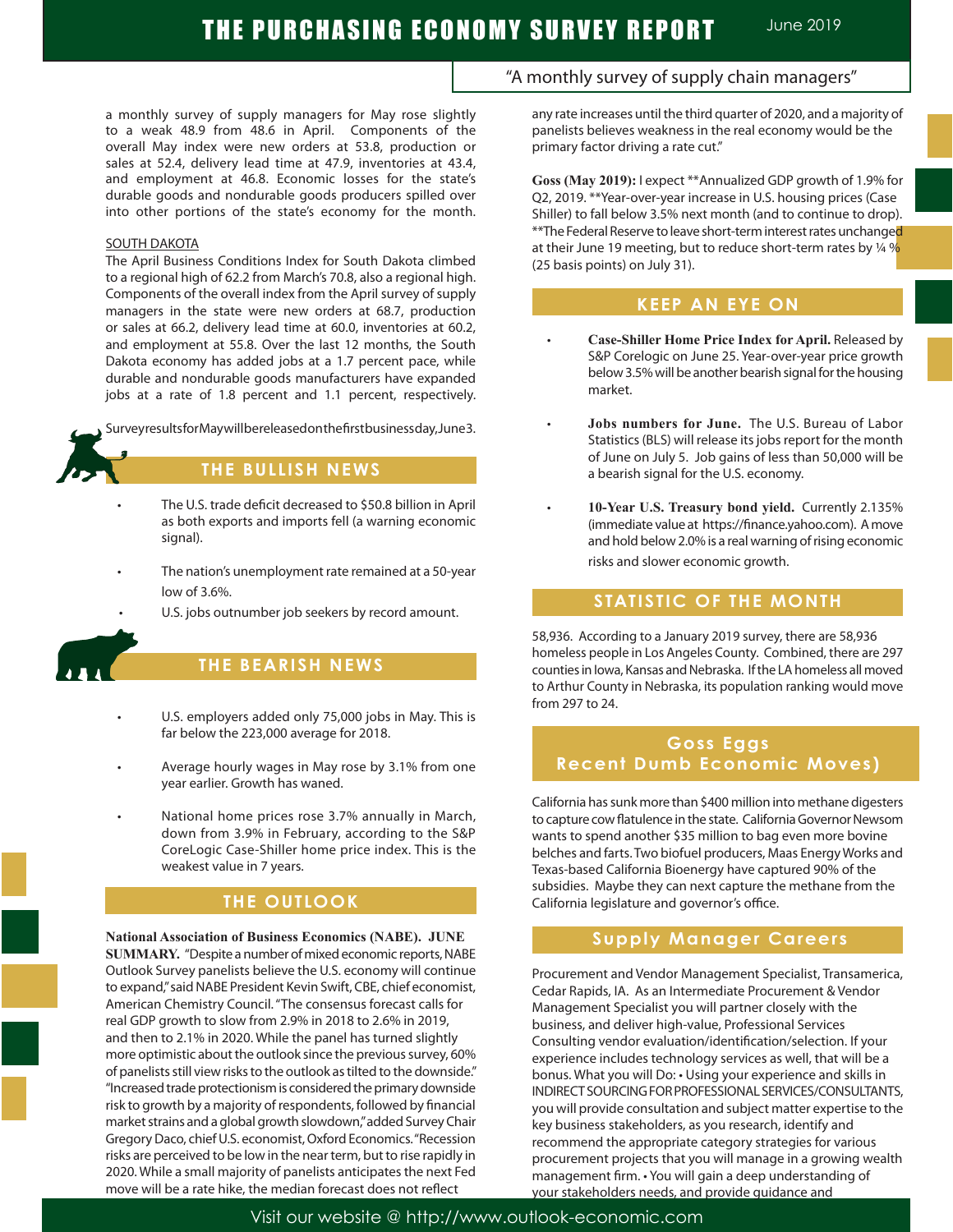recommendations as their trusted strategic partner. • Through your effective contract negotiations and vendor management and oversight, you will ensure successful on-time project delivery, supplier compliance, and cost savings. What You Need: • Bachelor's degree in business administration, operations management, or other directly applicable field or equivalent education/experience. • Minimum of 2 years of experience in INDIRECT category procurement, strategic sourcing, supplier management or contract management in the specified categories. • Experience with the supplier identification, selection and negotiation process. • Knowledge of supplier management best practices and industry trends. • Exceptional written, interpersonal and verbal communication skills requiring a balance of assertiveness tact and diplomacy; demonstrated ability to lead difficult conversations and collaborate, facilitate, and achieve consensus amongst key stakeholders · Ability to work effectively and cultivate strong relationships across all levels of the organization and with external parties • Demonstrated ability to influence others and drive change • Proven analytical and problem-solving skills, with a keen attention to detail. https://tinyurl.com/y4tk9yjn

## **Supply Manager Reading Room**

"Supply Chain Strategies to Minimize the Impact of Tariffs." Chainalytics. May 14, 2019. Over the past 15 months, the media has constantly discussed the impact of tariffs on trade between the U.S. and China. At midnight on Friday, 5 May 2019, the U.S. filed paperwork to raise tariff rates, from 10% to 25%, on \$200 billion of goods imported from China. While the 10% tariff has been in effect for months now, companies in the U.S. have mostly been able to pass on the cost to the consumer, thanks to historically low unemployment and all-time highs of domestic consumer sentiments. However, the additional 15% in tariffs, along with the risk of further increases, now requires companies more than ever to assess options to change their supply chains in a manner that lets them avoid the tariffs and future uncertainties. See rest of article at: https://tinyurl.com/y4l37v9u

# **FOLLOW ERNIE**

Survey results for May will be released on June 3, the first business day of the month.

Follow Goss on twitter at http://twitter.com/erniegoss For historical data and forecasts visit our website at: http://business.creighton.edu/organizations-programs/economicoutlook

# "A monthly survey of supply chain managers"